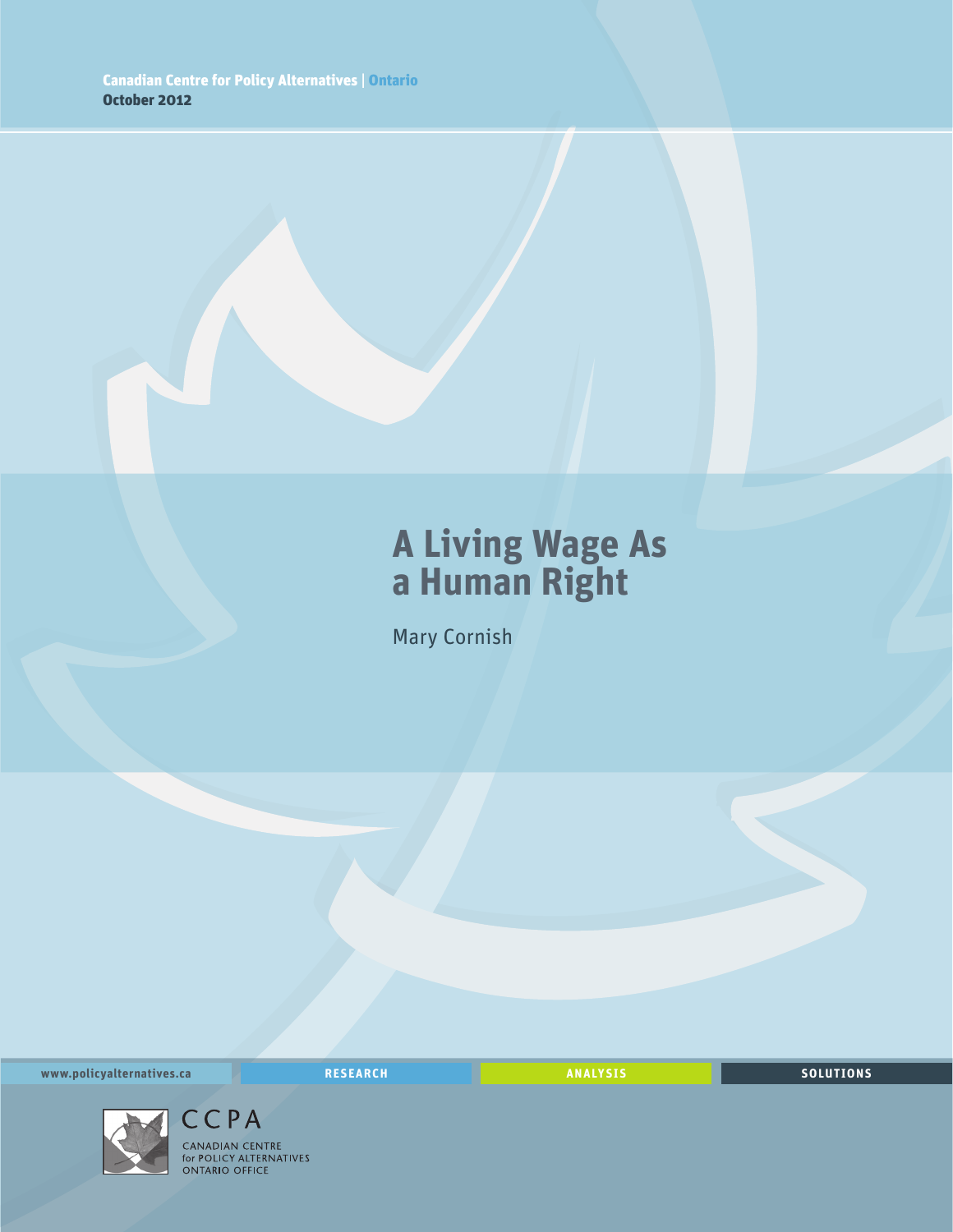

C C P A CANADIAN CENTRE<br>for POLICY ALTERNATIVES **CENTRE CANADIEN** de POLITIQUES ALTERNATIVES

#### **ISBN 978-1-77125-032-0**

This report is available free of charge at www. policyalternatives.ca. Printed copies may be ordered through the CCPA National Office for a \$10 fee.

#### **Please make a donation...**

**Help us to continue to offer our publications free online.**

The CCPA Ontario office is based in Toronto. We specialize in provincial and municipal issues. We deliver original, independent, peer-reviewed, nonpartisan research that equips progressives with the arguments they need to press for social change.

The opinions and recommendations in this report, and any errors, are those of the authors, and do not necessarily reflect the views of the publishers or funders of this report.

 $CAN \frac{4}{\sqrt{114 \Delta M^2}}$ 

#### **About the author**

Mary Cornish is a labour and human rights lawyer with Cavalluzzo Hayes Shilton McIntyre & Cornish. She chaired the Ontario Human Rights Code Review Task Force and co-authored the book, Enforcing Human Rights in Ontario. She also is chair of Ontario's Equal Pay Coalition.

#### **Acknowledgements**

The author would like to thank her law firm colleagues Jennifer Quito and Jan Borowy for their helpful comments on earlier drafts of this report.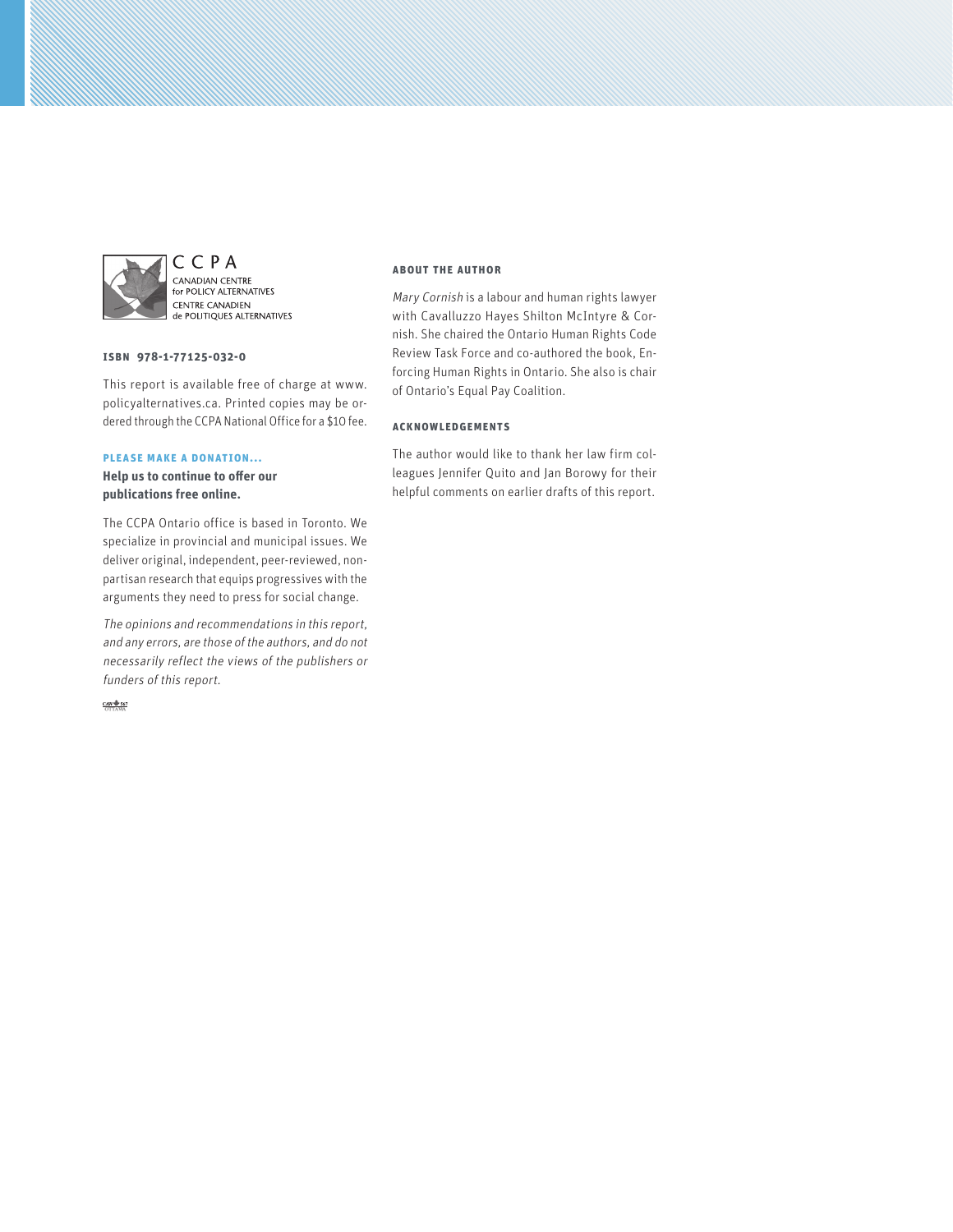- [Introduction](#page-4-0)
- [Profile of Disadvantaged Low Wage Workers](#page-5-0)
- [Why Close Discriminatory Pay Gaps?](#page-6-0)
- [Ending Discriminatory Pay Gaps: A Human Right](#page-7-0)
- [A Human Rights-Based Mainstreaming Approach](#page-8-0)
- [Mapping Vulnerable Workers' Constraints](#page-9-0)
- [Mainstreaming Compliance Into Government Laws and Policies](#page-10-0)
- [Mainstreaming Compliance Into Workplaces and Businesses](#page-10-0)
- [Developing Plans to Close Pay Gaps](#page-11-0)
- [Increasing the Minimum Wage](#page-11-0)
- [Procurement Policies](#page-11-0)
- [Promoting Access to Collective Bargaining](#page-12-0)
- [The Role of Civil Society](#page-12-0)
- [Towards a Living Wage Through Pay Equity](#page-12-0)
- Notes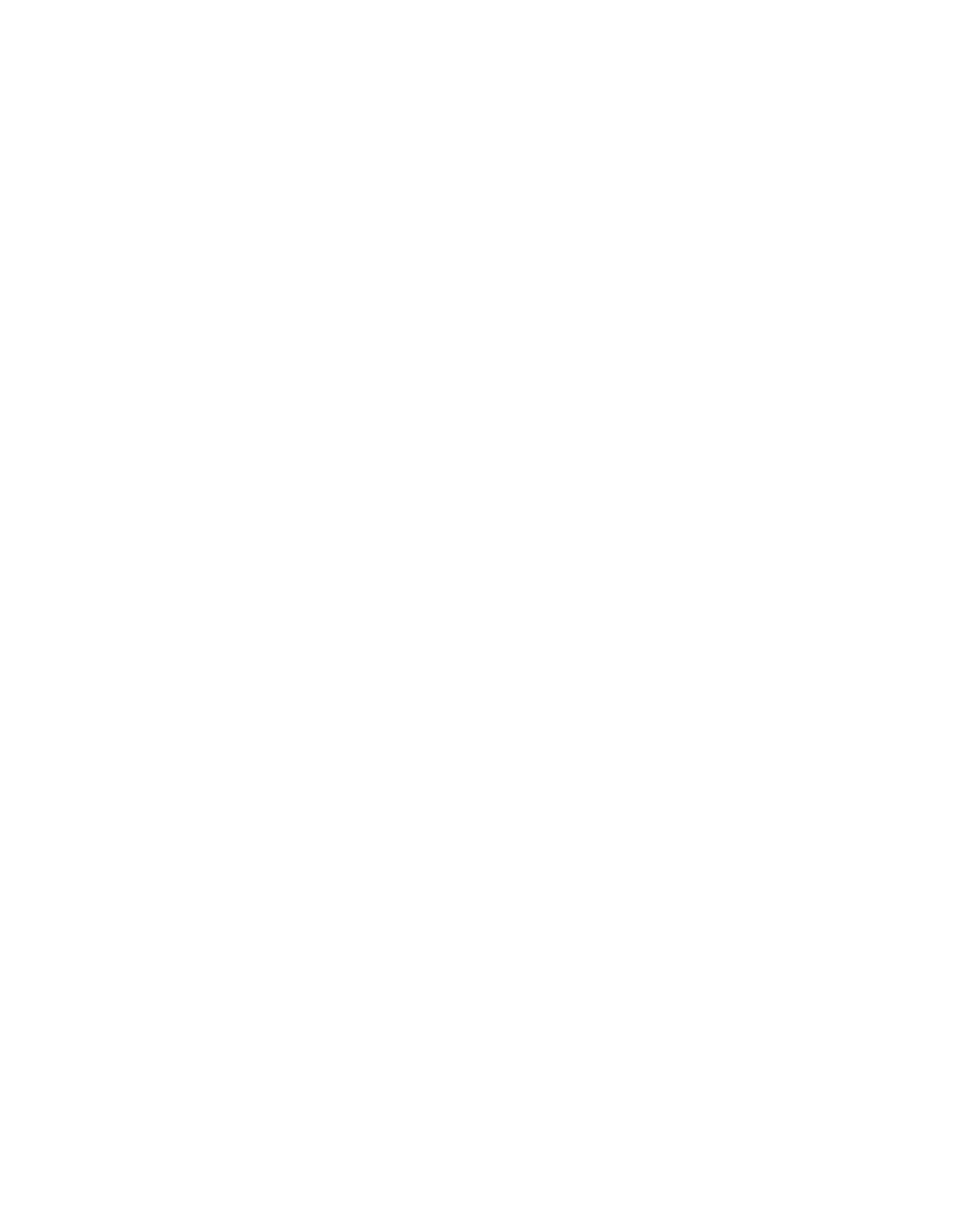# <span id="page-4-0"></span>A Living Wage As a Human Right

#### **Introduction**

In Canada, many workers do not earn a living wage—that is, sufficient income to afford the basics of life—because of discrimination. Women workers and those who are racialized, immigrant, Aboriginal, living with disabilities or similarly disadvantaged are all segregated into low wage job ghettoes. Many experience discrimination on a number of grounds. While pay equity is often only considered in relation to women's work, workers from each of these backgrounds take home less pay than other workers in Canada. Their work is devalued and the problem is systemic. In 2008, the living wage in Toronto was calculated to be  $$16.60$  – the amount needed to allow a family to experience a decent standard of living. Yet many workers who are stereotyped in the labour market will have no hope of reaching such a wage level unless measures are taken to address their pay discrimination.<sup>1</sup>

The 2004 Federal Pay Equity Task Force Final Report concluded that, in addition to women, members of visible minorities, Aboriginal peoples and persons living with disabilities have all suffered historical economic disadvantage and discrimination in terms of access to jobs and lower earnings compared to other workers in Canada.2 Despite some progress over the years, pay discrimination is embedded within the organization of Canada's labour market and its systems of hiring, promotion, conditions of work and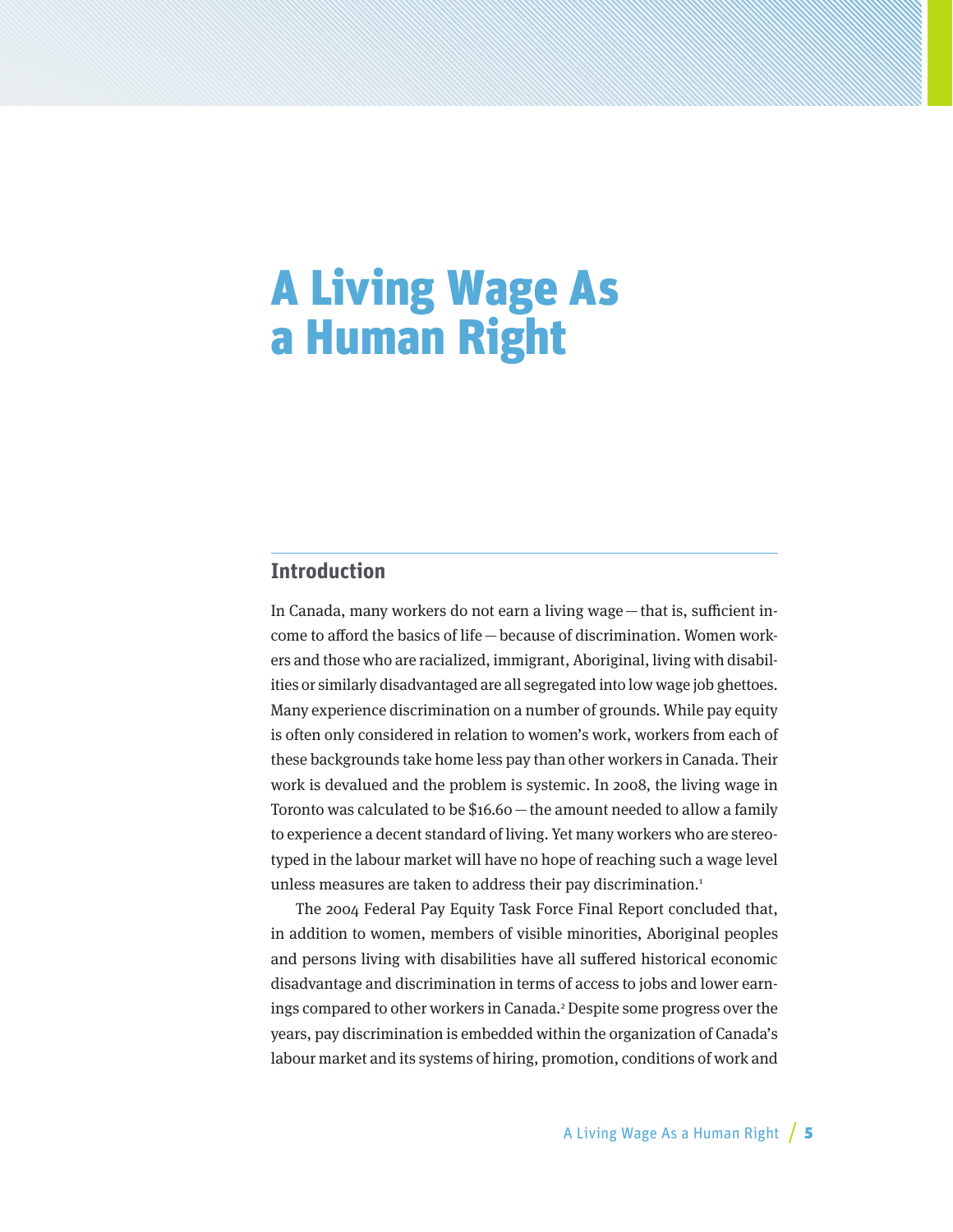<span id="page-5-0"></span>pay.3 The labour market operates to keep these vulnerable groups struggling at the bottom of the Occupy Movement's "99%".4 They are the face of poverty and joblessness and those most impacted by the intensification of work across Canada.<sup>5</sup> This persistent state of inequality continues while the income of the average CEO has grown to 189 times the income of the average Canadian.<sup>6</sup>

Enforcing the human rights of all workers to be free of pay discrimination is a key step to lifting workers up to a living wage.7 The 2004 Task Force Report called for effective enforcement of the human right to pay equity for women's jobs, but also for other workers discriminated against in the workplace.8 International and Canadian human rights standards already mandate that discrimination in work and pay that is based on prohibited grounds such as sex, race, disability and Aboriginal status must be eradicated.

This paper highlights the use of human rights-based strategies as one means to help bring a living wage to low-paid disadvantaged workers. It focuses on those referred to in the Task Force Report, although other groups suffer pay discrimination on other prohibited grounds, such as age, social status and sexual orientation.9 The paper outlines the human rights obligations of governments and employers, including the mainstreaming of measures to close such pay gaps into their internal policies and practices. This includes the need to map and identify such pay gaps for each group and the systemic dynamics that sustain low pay practices. It also reviews the need to develop plans to close the gaps by setting out targeted and multi-faceted measures that promote the reduction of pay inequities and the creation of decent work. With the collaboration of legislators, public policy makers, employers, trade unions and civil society, these plans need to be developed not only at the governmental level, but also at the community and workplace level. Protecting workers from human rights violations is a bedrock requirement for a society and economy to function fairly.

#### **Profile of Disadvantaged Low Wage Workers**

Substantial discriminatory pay gaps permeate the entire labour market spectrum, from less precarious to highly precarious work. At a national level, Canadian women earn, on average for full-time work, 71 cents for every dollar earned by men—amongst the highest gaps in the world.<sup>10</sup> In Canada, racialized workers are paid 77.5 cents for every dollar that non-racialized workers are paid. Racialized men in Ontario earn 73.6 cents for every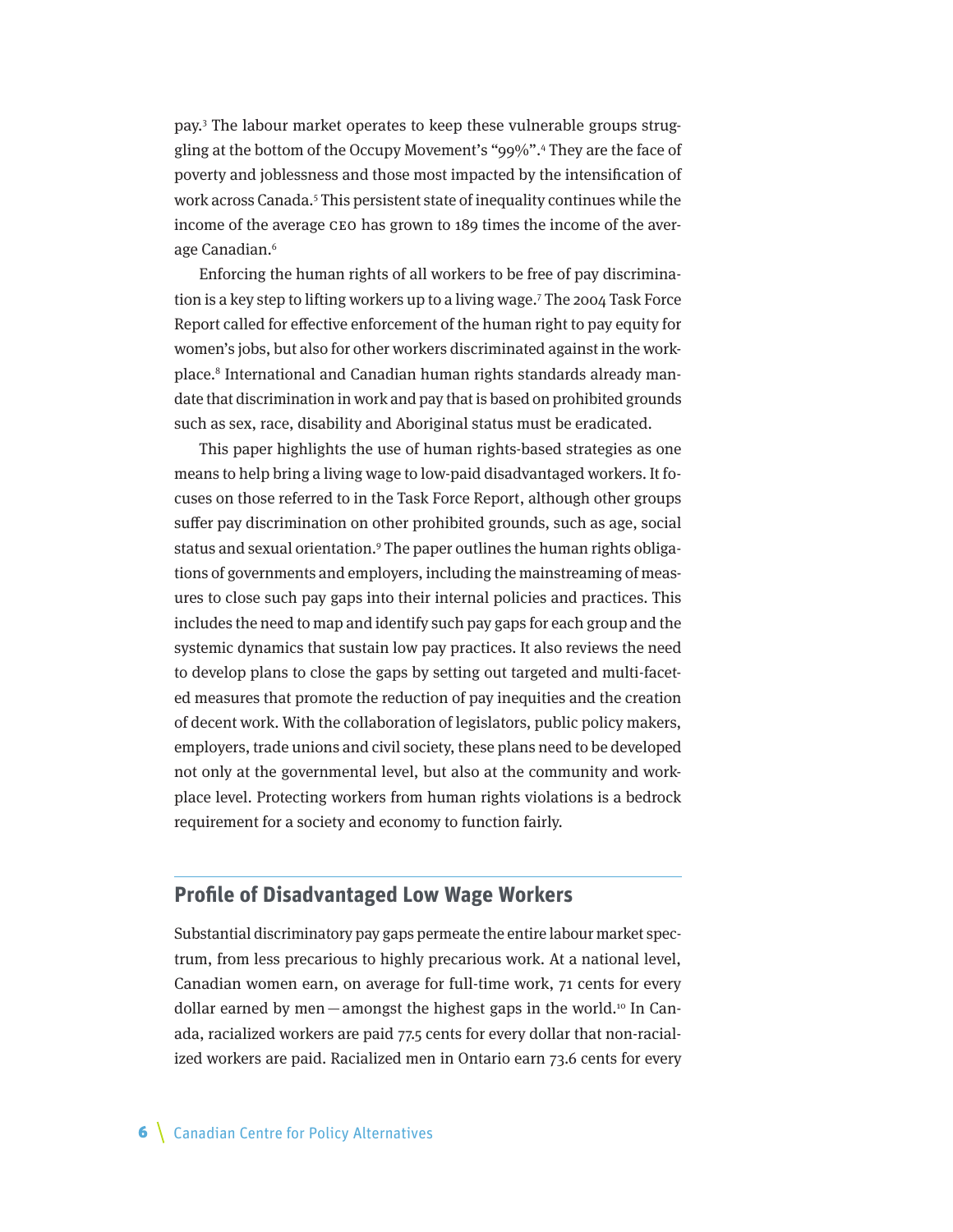<span id="page-6-0"></span>dollar earned by non-racialized men. In Toronto, 59% of poor families are from racialized groups. Racialized families are  $2$  to  $4$  times more likely than non-racialized families to fall below the low-income cut-off.11 Persons living with disabilities earn vastly less. The median income for Aboriginal peoples is \$18,962—30% lower than the \$27,097 median income for the rest of Canadians.12 Both persons with disabilities and Aboriginal peoples also suffer the most severe discrimination because they face so many barriers gaining equal access to a job. Poverty among immigrants to Canada is increasing, even though their education levels are higher than ever.<sup>13</sup> Migrant workers are increasingly used in Canada in many sectors, but their wages remain very low and their working conditions extremely precarious.14

Most of these pay gaps are caused by prejudice and discrimination. The consequences of these pay inequities follow workers throughout their lives, reducing their lifetime earnings and retirement income. In Canada, 42% of elderly women are poor and the median income of retired women is almost half that of older men.15

The degree of disadvantage workers endure also shapes the form of unequal pay and conditions of work they experience. For example, women suffer from multiple forms of discrimination. Women earn less than men in each of these categories as well. Racialized women earn 53.4 cents for every dollar earned by non-racialized men in 2005.<sup>16</sup> Aboriginal women, immigrant and refugee women, women with disabilities and racialized women are even more likely to be working at the minimum wage. In fact, women account for two-thirds of Canada's minimum wage earners.17 Racialized or Aboriginal peoples often suffer from disabilities as a result of their life experiences of discrimination.18 The precarious structures and conditions facing vulnerable workers also increase the likelihood that they will not have union representation or effective access to enforcement of their rights.

#### **Why Close Discriminatory Pay Gaps?**

First of all, it is against the law to permit systemic discriminatory pay gaps. Enforcing human rights is a basic principle of Canada's democratic society. Yet there are also other important reasons. Allowing such gaps is bad public policy. For many vulnerable workers, their pay is not enough to lift them or their families out of poverty, with all its devastating health and social consequences. Children are suffering because their parents' work is undervalued. Communities also rely on the pay of all workers. And when work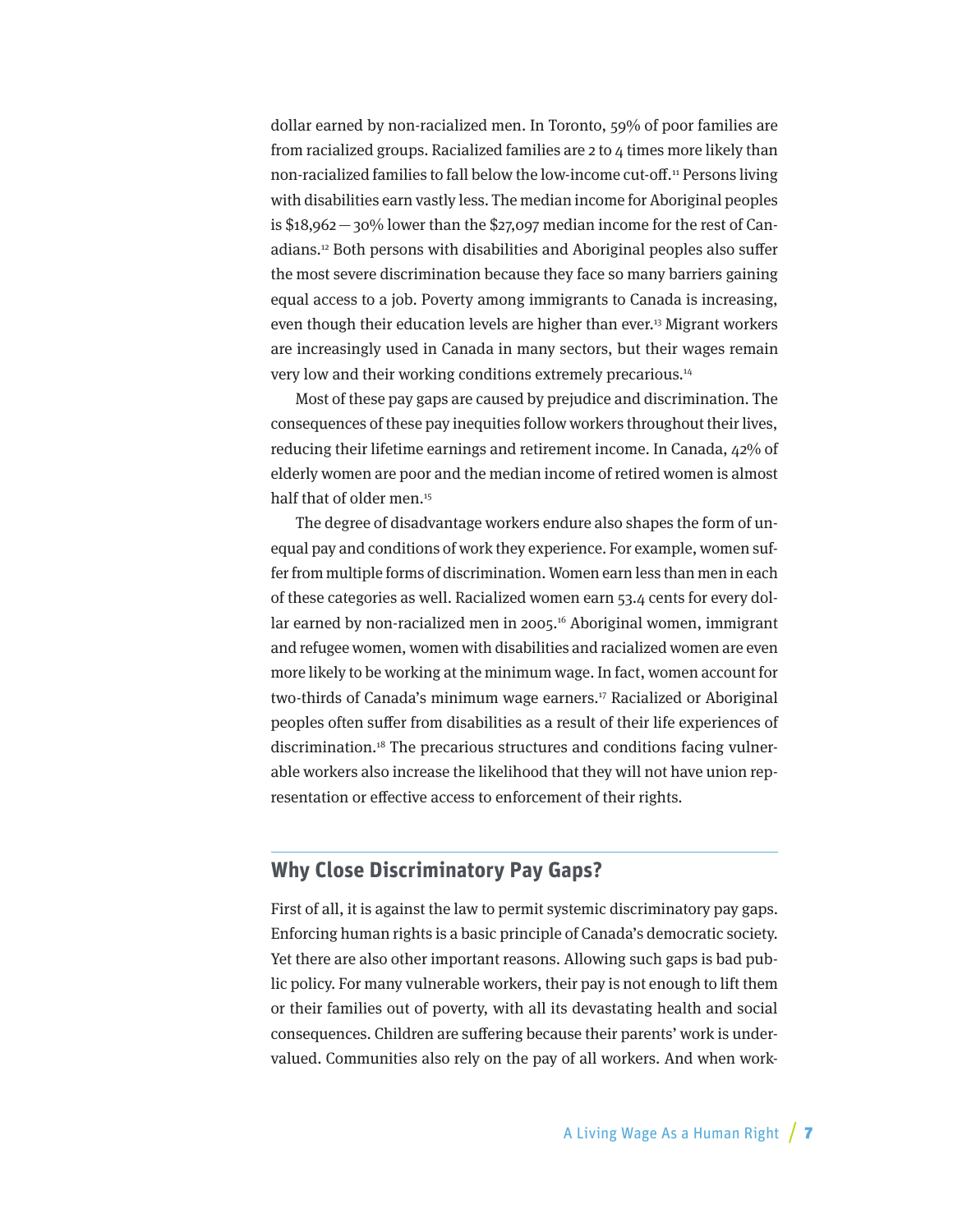<span id="page-7-0"></span>ers are forced to scramble every month to make ends meet, losing pay because of discrimination is devastating to a family budget. For women, this pay gap adds up to astonishing financial losses—ranging from a lifetime total loss of \$700,000 to \$2 million in earnings, depending on the level of education the woman has completed.19

The current volatile economy and government cutbacks add more reasons to make committing to a living wage a priority. A country or employer that allows vulnerable workers to be channeled into low-paid, undervalued work when the economy needs their skills will not be able to compete successfully in the global economy. Making child and family poverty history, while promoting a strong economy, requires strong human rights enforcement.

## **Ending Discriminatory Pay Gaps: A Human Right**

Taking steps to secure the rights of all workers is mandatory, not optional. Canadian and international human rights laws, which Canada has ratified, make it unlawful to discriminate against workers when it comes to their work or pay if they are in protected groups.20 Discriminatory pay gaps violate ILO Conventions 100 and 111, which mandate equal pay for work of equal value for women and the right to non-discrimination in employment and occupations for other protected groups.21 They also violate the Universal Declaration of Human Rights and related UN Conventions, such as the Convention on the Elimination of Discrimination against Women, the Convention on the Elimination of all forms of Racial Discrimination, and the Convention on the Rights of Persons with Disabilities.<sup>22</sup>

Governments around the world, including Canada, have committed themselves to providing the international labour standard of "decent work", which includes a fair income as well as work and pay free of discrimination.<sup>23</sup> The Canadian Charter of Rights and Freedoms and Canadian human rights and pay equity laws also provide the national and provincial human rights frameworks that require the elimination of systemic labour market pay discrimination on prohibited grounds.<sup>24</sup> Laws such as the federal *Employ*ment Equity Act also require specialized, pro-active measures to be taken to address the discrimination facing women, persons living with disabilities, members of "visible minorities" and Aboriginal peoples.<sup>25</sup>

Even in the absence of such laws, general human rights laws have been interpreted to require employers to take pro-active employment equity measures to redress systemic inequalities.<sup>26</sup> Canadian courts and adjudi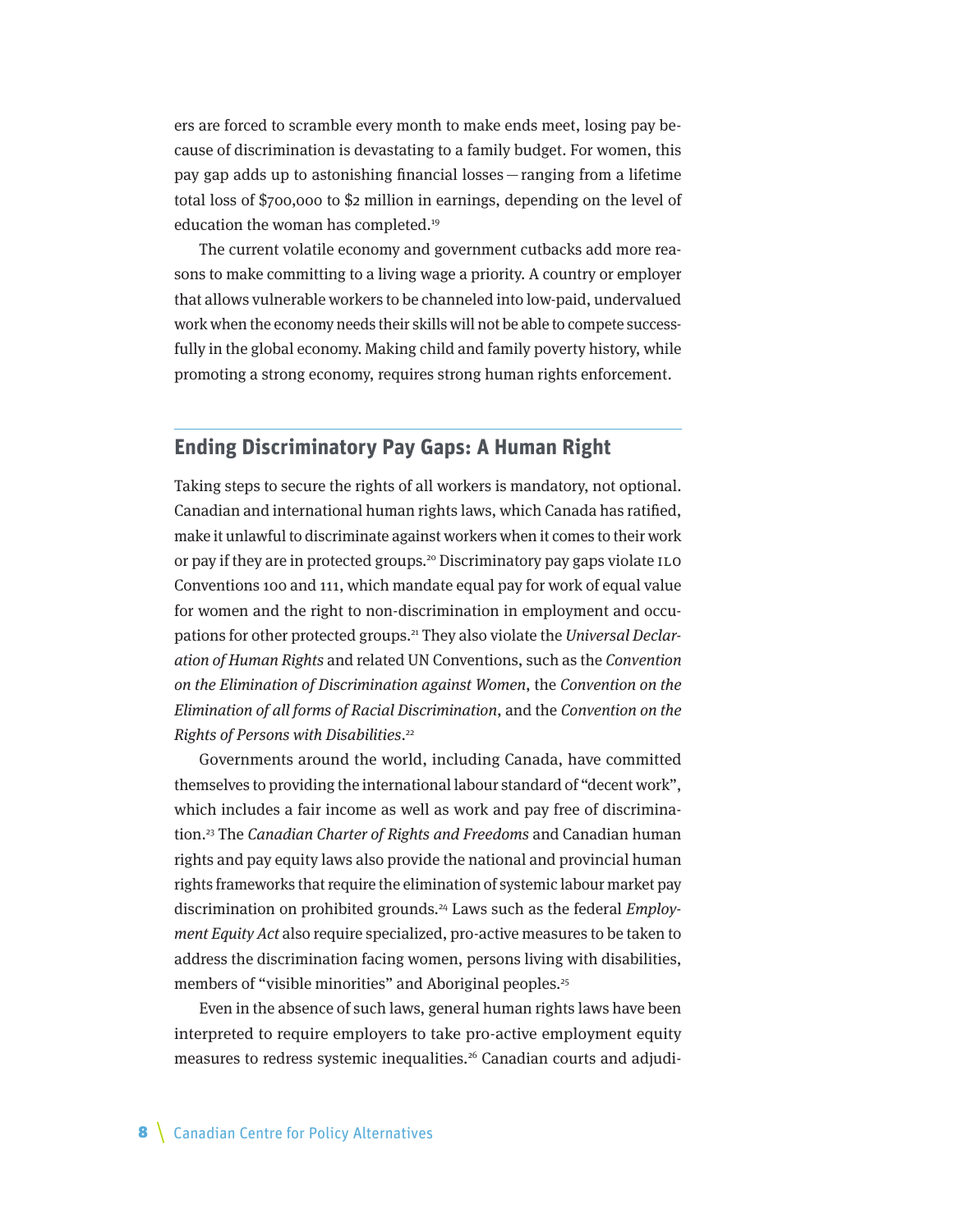<span id="page-8-0"></span>cators have identified wide-ranging employment equity obligations which bind employers and trade unions, whether or not they are covered by the federal Employment Equity Act. These employment equity obligations flow from the inter-connecting and wide-ranging matrix of pro-active equity obligations that arise from federal and provincial human rights laws and policies, the Charter, labour relations and pay equity laws, and collective agreements. These obligations extend beyond the grounds covered by employment equity laws to grounds such as sexual orientation, religion, age and ethnicity. Powerful jurisprudence, mostly from the Supreme Court of Canada, requires employers—working with trade unions—to build a culture and reality of workplace equality by pro-actively designing workplace rules and practices to eliminate discrimination and promote the equality of disadvantaged groups.27

As the Ontario government learned when its 1995 repeal of certain pay equity entitlement was declared unconstitutional, the pay equity rights of disadvantaged workers are not discretionary. They cannot be tossed overboard at the first sign of economic difficulties.28 Yet it is a constant struggle to protect hard won equity rights. In 1995, Ontario repealed its Employment Equity Act. While the federal government still has its Employment Equity Act, the spring 2012 federal omnibus budget removed the explicit legislative obligation of federal contractors to comply with this law and left it to the discretion of the Minister in charge. While the 2004 Federal Pay Equity Task Force Report called for the creation of new federal pro-active law and an extension of the Act to cover more grounds, the federal government instead legislated the Public Sector Equitable Compensation Act, which denies federal workers the right to use the Canadian Human Rights Act to seek pay equity. The PSECA is subject to a Charter challenge brought by the Professional Institute of the Public Service and the Public Service Alliance of Canada.

## **A Human Rights-Based Mainstreaming Approach**

Closing the gap on socioeconomic and political inequalities workers face requires a combination of transformative and integrated interventions. That is why the world has adopted the concept of "mainstreaming" human rights into a country's social and economic fabric as the best method of enforcement.

A rights-based approach to pay equity is a vital mechanism to practically realize workers' right to work and pay free of discrimination. With the many different causes and roots of discrimination comes the understand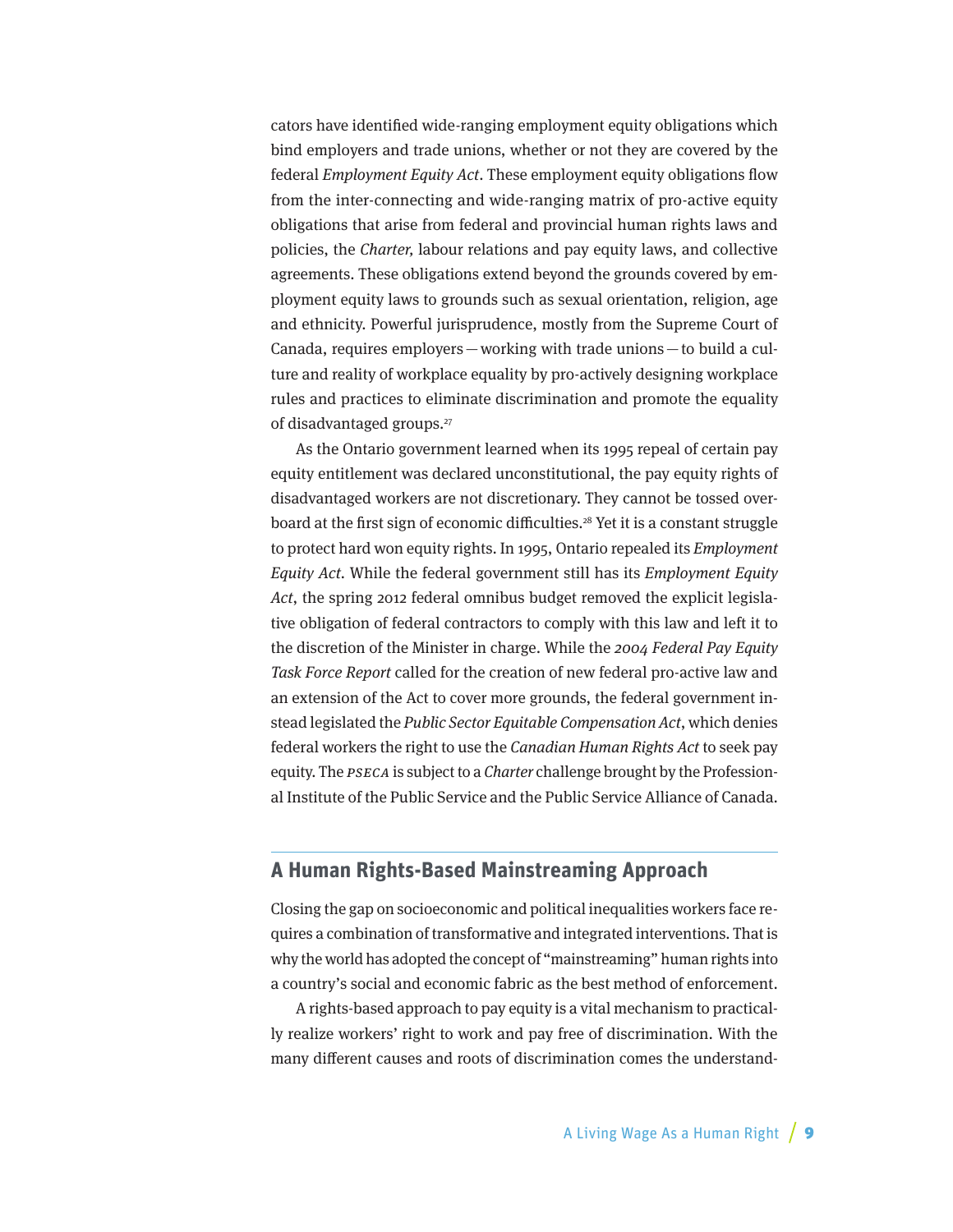<span id="page-9-0"></span>ing that there is no single path to closing pay gaps. What is required is "human rights-sensitive", systemic, pro-active planning and remedies by those with human rights responsibilities. This puts the onus on policy makers, legislators, public and private sector employers and trade unions to incorporate pay equity promoting measures into all their actions and avoid measures that widen the gaps. This approach ensures steps to protect workers' rights are be taken without waiting for complaints from vulnerable workers already suffering from the intensity of work obligations.

#### **Mapping Vulnerable Workers' Constraints**

The first step, working with the empowered voices of low-paid vulnerable workers, is to map the diverse pay circumstances and the mechanisms and structures that reinforce each group's low and unequal pay.<sup>29</sup>

For example, the pay gap experienced by women will not be fully addressed without addressing women's unequal care responsibilities. Women remain primarily responsible for unpaid housework and caring for children, the sick and elderly. Balancing the demands of paid work and unpaid care work often requires women to take low or non-paying jobs with discriminatory pay and poor working conditions. Women's double burden and time poverty are further exacerbated when they take on added care obligations, especially as states privatize, eliminate or reduce public services. Lack of affordable, reliable child care limits women's income earning ability.<sup>30</sup> Thirtyeight per cent of Canadian women age 25–44 said they worked part-time because of family care responsibilities, with many women single parents.31

Given the occupational segregation of the economy, it is necessary to look at the specific jobs, occupations and sectors that are dominated by vulnerable groups and identify what may often be intersecting equality barriers. This requires access to data disaggregated by sex, race, disability, Aboriginal status or other area of disadvantage. Labour market pay inequality is manifested in both unequal opportunities workers face in gaining higher paying jobs and the unequal conditions of work and pay they face in their jobs. Based on this information, plans for closing the pay gaps can be developed which will include both pay and employment equity measures to address both of these problems.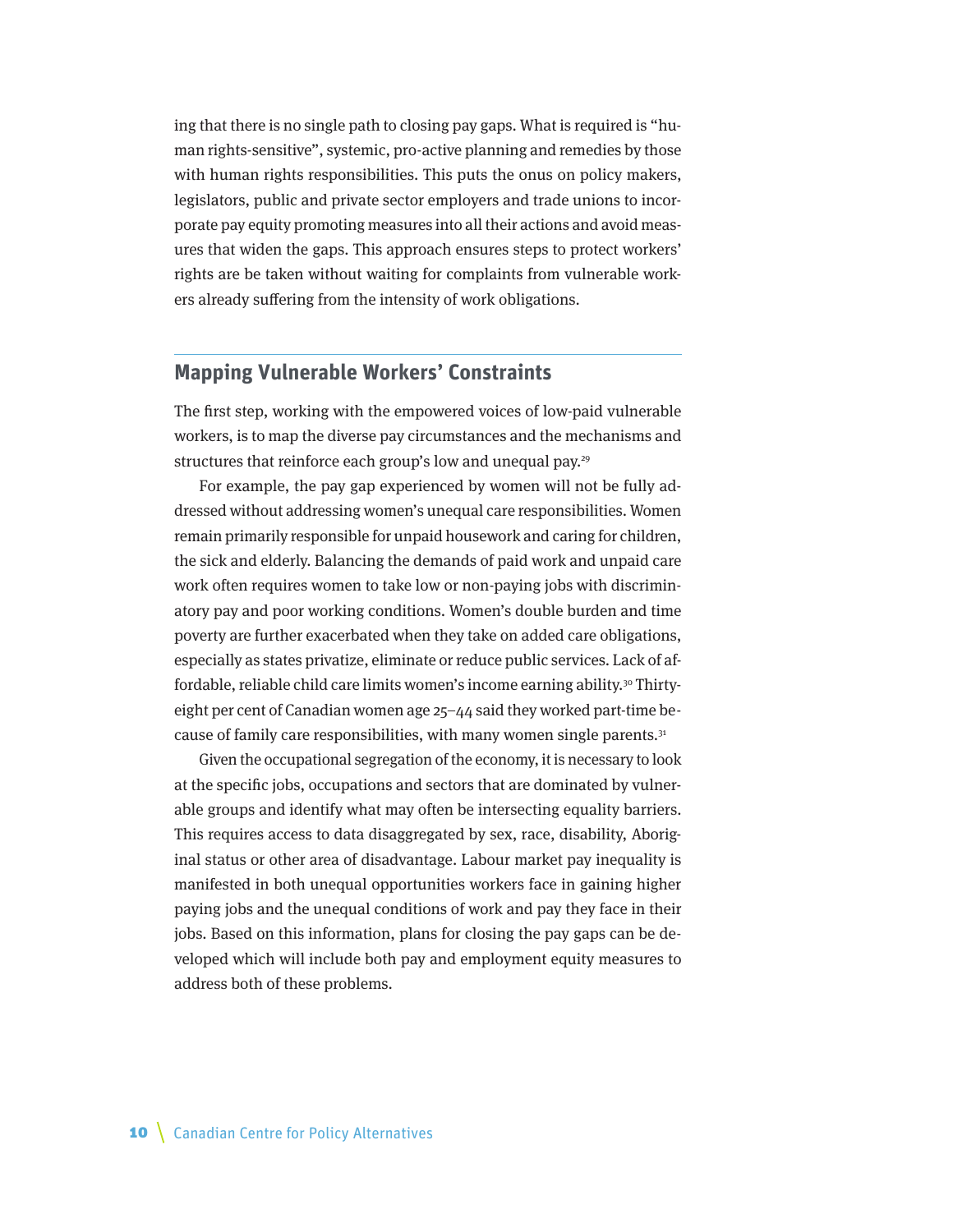## <span id="page-10-0"></span>**Mainstreaming Compliance Into Government Laws and Policies**

Under international standards, governments are responsible for creating and sustaining the legal, policy and economic framework to end unlawful systemic pay discrimination. Governments are the guardian of human rights and responsible for (1) enacting equality-promoting mechanisms and (2) resourcing those mechanisms to a practical degree. While Canada has ratified all these conventions, the above pay gaps show it is failing to take all required measures—using maximum available resources—to ensure equality seeking groups can earn pay without discrimination.<sup>32</sup>

Public policies often use an approach which assumes all workers face circumstances similar to predominant able-bodied, white, male workers. They fail to account for the different and unequal circumstances facing women, racialized or Aboriginal workers, those with disabilities and those who are poor. All social and economic policies should be vetted by government departments for their impact, answering this question: do they help close or widen these pay gaps? Cabinet policy submissions should include a sign off to ensure proposed laws and policies have been reviewed for their contribution to closing these pay gaps. Labour market knowledge, research and monitoring that is sensitive to human rights is key to an effective pay equity compliance system.

## **Mainstreaming Compliance Into Workplaces and Businesses**

Employers also need to mainstream equity compliances into their workplace practices, including analyzing the impact recruitment and retention practices as well as pay and promotion structures and conditions of work have on vulnerable groups. These are employment equity obligations which, as noted above, are either required as a result of general human rights laws or through specialized employment equity laws.33

Recognizing that those who are vulnerable work for businesses in a number of different relationships, there is a need for such businesses to pro-actively remove systemic gender discrimination from all the pay systems which drive the undervaluation of that work, including the terms with their employee contractors or subcontracted firms.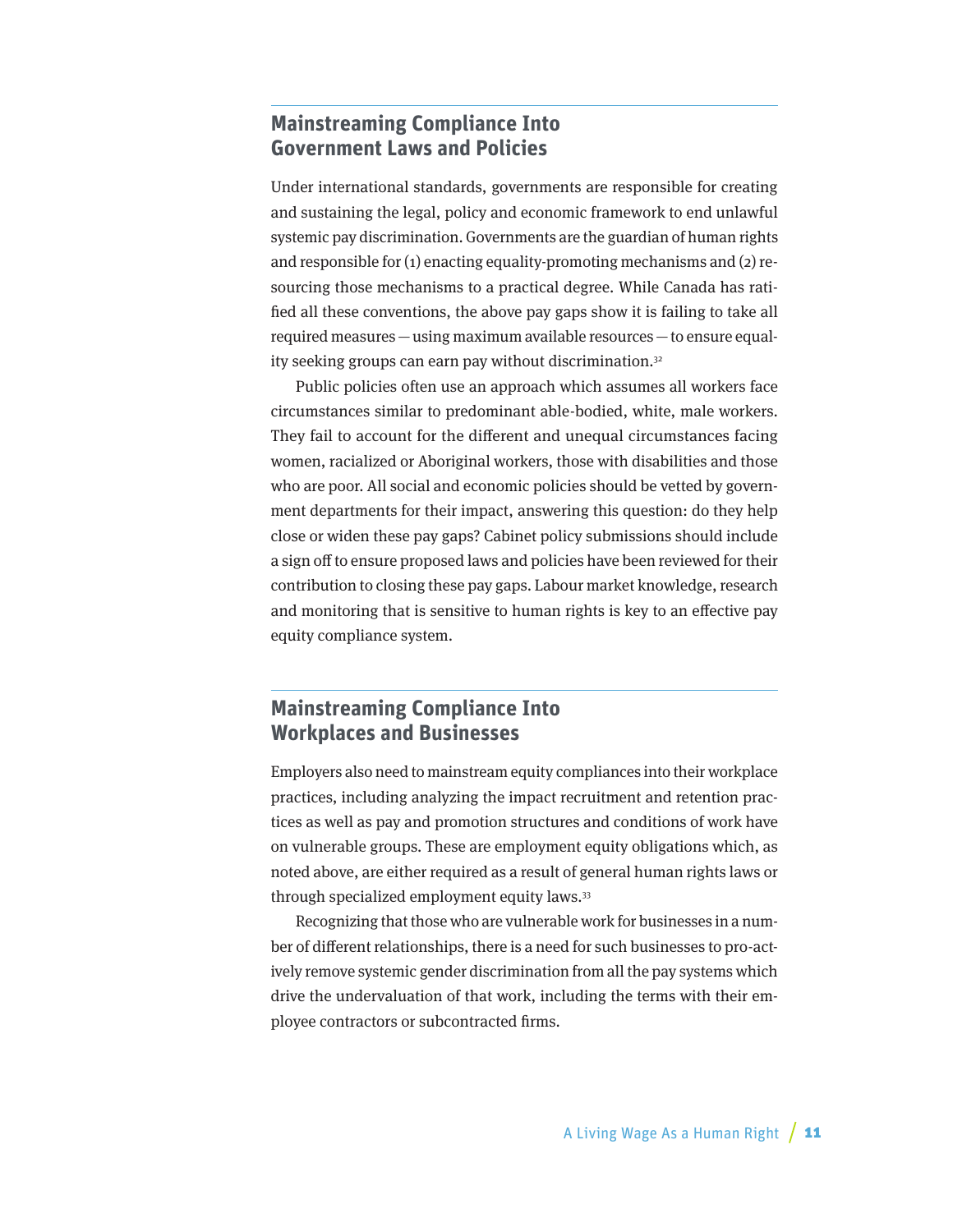### <span id="page-11-0"></span>**Developing Plans to Close Pay Gaps**

Generally, social change of this kind does not occur without plans being developed and resourced to meet specific targets and goals in realistic time frames. Specialized employment equity laws contain those specific planning obligations but they are also implied from general human rights law. Businesses can also take the lead in building a culture of pay equity compliance into their business and contractor practices through including pay equity compliance in their corporate social responsibility plans.

International standards also call for such planning by governments in order to fulfill their human rights obligations. Even with a plan, action will be difficult. Without it, usually not a lot happens. Creating a federal and provincial plans to close these pay gaps over time should be a governmental priority. These plans should be integrated with poverty reduction plans.

## **Increasing the Minimum Wage**

Minimum wage laws are an important pay equity mechanism for vulnerable workers as well as a means to reach a living wage. Any setting of the minimum wage should incorporate a human rights-based analysis of the positive impact a minimum wage increase will have towards closing the discriminatory pay gaps.34 Indexing the minimum wage automatically to reflect the rising cost of living will also have a significant impact on closing such gaps and reducing the poverty of vulnerable groups without requiring such workers to take action on their own.

#### **Procurement Policies**

Another example of a public policy that contributes to closing these pay gaps are government procurement policies. Governments across Canada at every level enter into hundreds of thousands of contracts a year to obtain services and products. Yet, usually, they do not ensure services and products are provided by companies that have non-discriminatory and living wage pay policies. This should be a minimum requirement in any public procurement policy, with government-wide measures to ensure such policies are monitored, audited and enforced. Companies that fail to comply should be excluded from access to public contracts.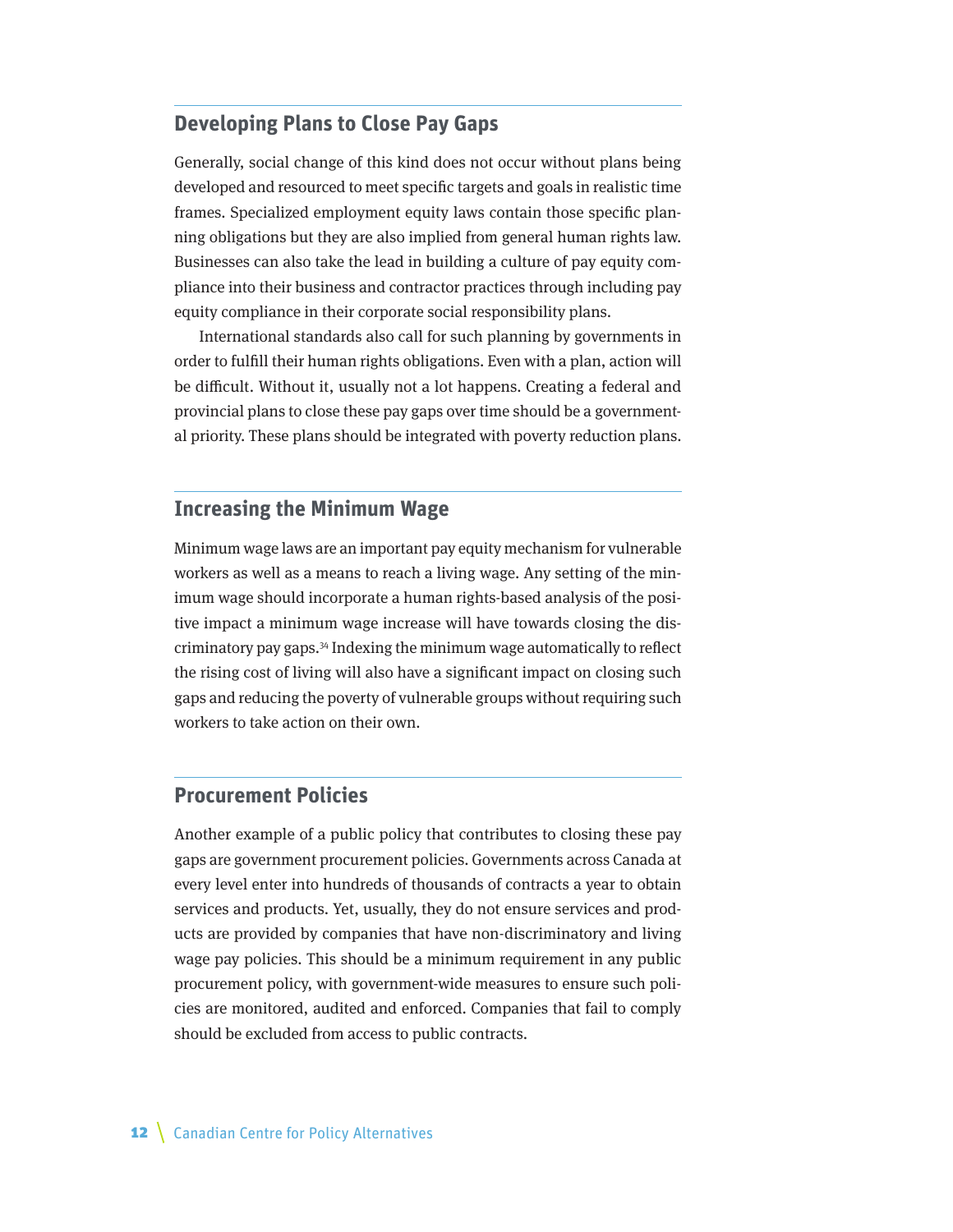#### <span id="page-12-0"></span>**Promoting Access to Collective Bargaining**

A recent study by the Canadian Labour Congress shows that Canadian unionized workers, on average, earn \$5.11 per hour more than non-unionized workers. This "union advantage" could bring many vulnerable workers up to a living wage.<sup>35</sup> Studies of pay equity implementation in Ontario show that workers with the benefit of union representation are most likely to receive pay equity adjustments, closing their pay gap with comparable male work.36 Unionization is a clear pathway out of poverty for vulnerable workers. Yet collective bargaining laws have been weakened over the years, making it even more difficult for vulnerable workers to organize. Legislating amendments to increase access to collective bargaining should be one of the actions taken by governments to close the pay gaps.

#### **The Role of Civil Society**

The experience in Ontario with enforcing its 1988 Pay Equity Act addressing pay equity for women's work shows the importance of having broadbased advocacy organizations to advocate for the vulnerable. The Equal Pay Coalition, founded in 1974, is still campaigning to enforce pay equity through both pay and employment equity measures. In 2011, the coalition conducted a campaign with national advocacy group Leadnow.ca. The coalition called on party leaders and candidates to commit to the coalition's plan for a fair Ontario.37 In its online social media campaign with commissioned videos, the coalition asked Ontarians to vote for the party that has the best plan to close the gender pay gap. The coalition has been successful in getting the Ontario government to exempt pay equity and human rights pay adjustments from its law freezing unionized workers compensation in the education sector.38 Other advocacy organizations, such as the Colour of Poverty and the Accessibility for Ontarians with Disabilities Act Alliance, also promote closing discriminatory pay gaps.39

#### **Towards a Living Wage Through Pay Equity**

Planning and implementing a road map to closing Canada's discriminatory pay gaps is part of a broader dialogue for creating decent work for all. It involves changing the way the business of government and work is carried out. Governments and employers need to deliver more equitable com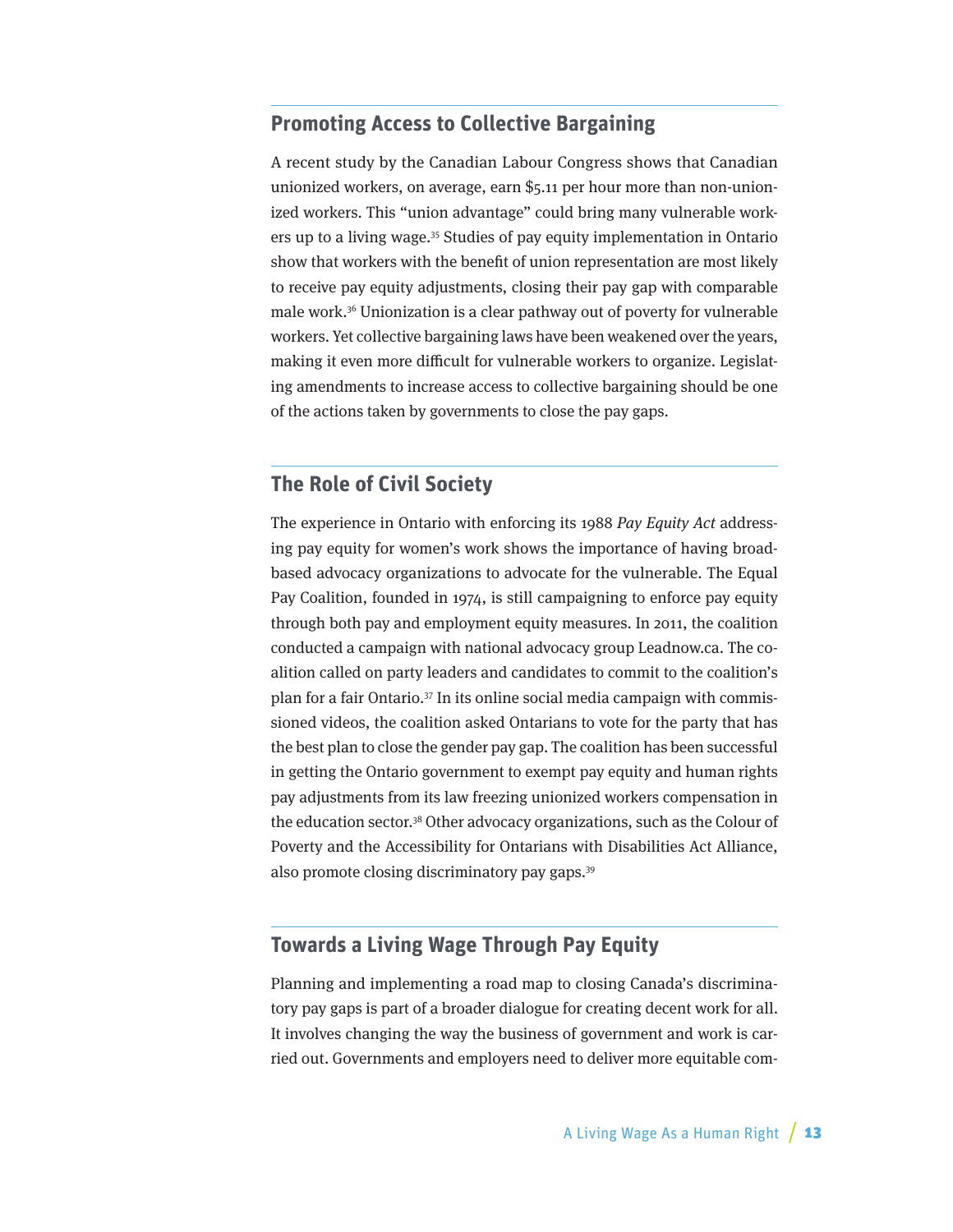pensation incomes for vulnerable workers. Canadians want to live in a society that creates good jobs with "living wages" for the majority; a society that stimulates the economy, increases productivity and competitiveness, and attracts the most talented workers. Closing discriminatory pay gaps does just that. It is time to take action, so that this basic human right—the right to work and to earn pay free of discrimination—is realized for Canada's low-paid workers.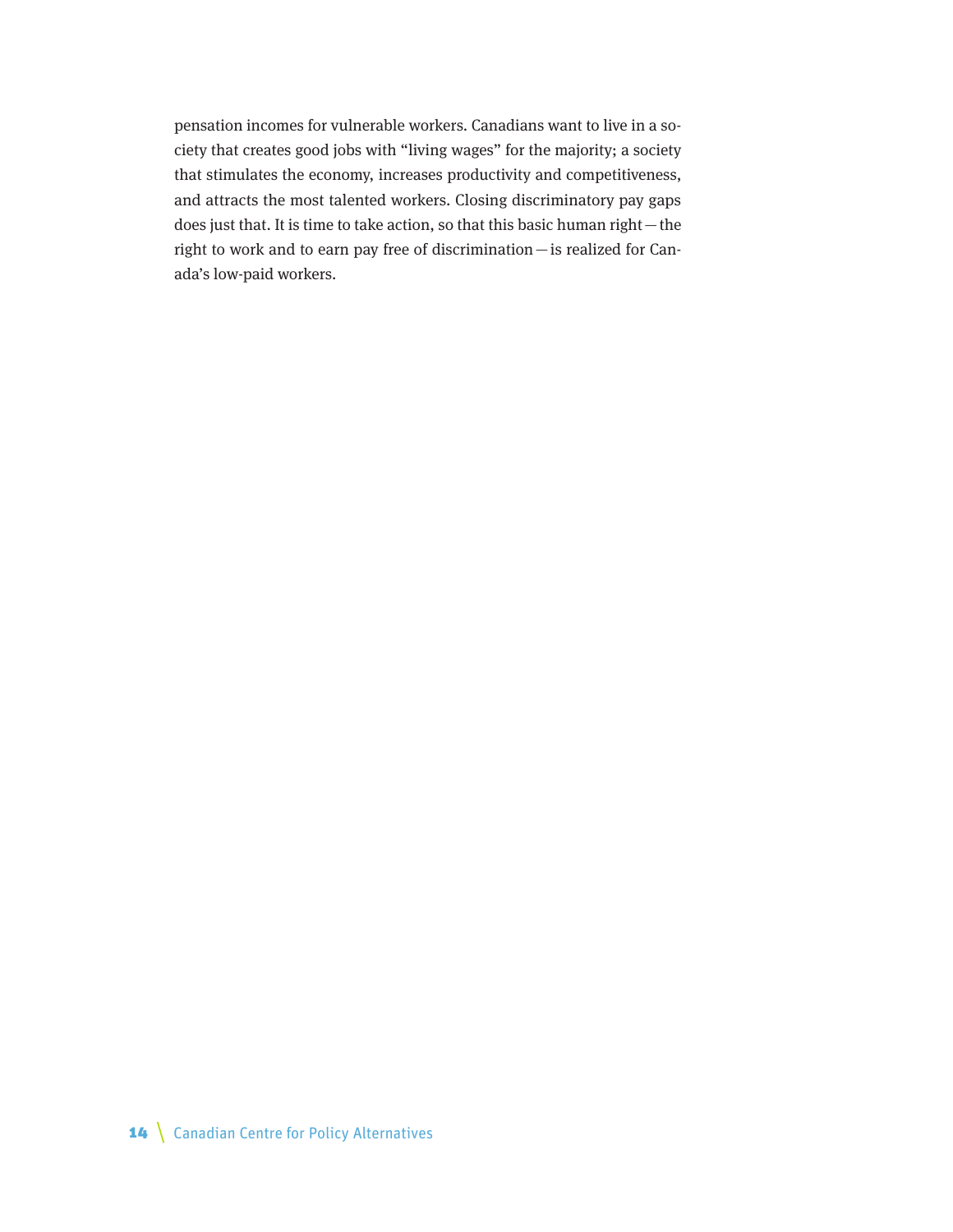# Notes

**1** \$16.60 has been determined to be the amount needed to support a "living wage" in Toronto. See **"**Living Wage for Toronto" by Hugh Mackenzie and Jim Stanford, Canadian Centre for Policy Alternatives, www.policyalternatives.ca.

**2** Federal Pay Equity Task Force Final Report, 2004, 'Pay Equity: A New Approach to a Fundamental Right', Department of Justice, Canada. p. 12–47.

**3** Jill Rubery, "Pay Equity, Minimum Wage and Equality at Work, Working Paper 2003, International Labour Office, Geneva, p. 1, 59.

**4** Falling Behind: Ontario's Backslide into Widening Inequality, Growing Poverty and Cuts to Social Programs: A Report of the Ontario Common Front and Fact Sheets, August 29, 2012 by Natalie Mehra – See We Are Ontario website www.weareontario.ca.

**5** Lars Osberg and Andrew Sharpe, Centre for Study of Living Standards, Beyond GDP: Measuring Economic Well Being In Canada and the Provinces: 1981–2010 (September 201) 40.

**6** http://www.policyalternatives.ca/newsroom/news-releases/ceos-vs-99-no-contest-whenit-comes-pay. See also Linda McQuaig and Neil Brooks, The Trouble with Billionnaires, Viking Canada, 2010.

**7** Armine Yalnizyan, Canadian Centre for Policy Alternatives, Ontario's Growing Gap: Time for Leadership (2007). 5.

**8** Federal Pay Equity Task Force Final Report, 2004, supra, p. 196–199.

**9** For example of prohibited grounds, see Canadian Human Rights Act, R.S.C.1985, c. H-6, amended, s.3.

**10** The Framework for Action, The Equal Pay Coalition of Ontario, 2008, www.equalpaycoalition. org;Mary Cornish, "Putting Fairness Back into Women's Pay: The Case for Pay Equity in Ontario, Canadian Centre for Policy Alternatives, March, 2008, www.policyalternatives.ca.

**11** Sheila Block, Canadian Centre for Policy Alternatives, Ontario's Growing Gap: The Role of Race and Gender, (June, 2010) p. 7.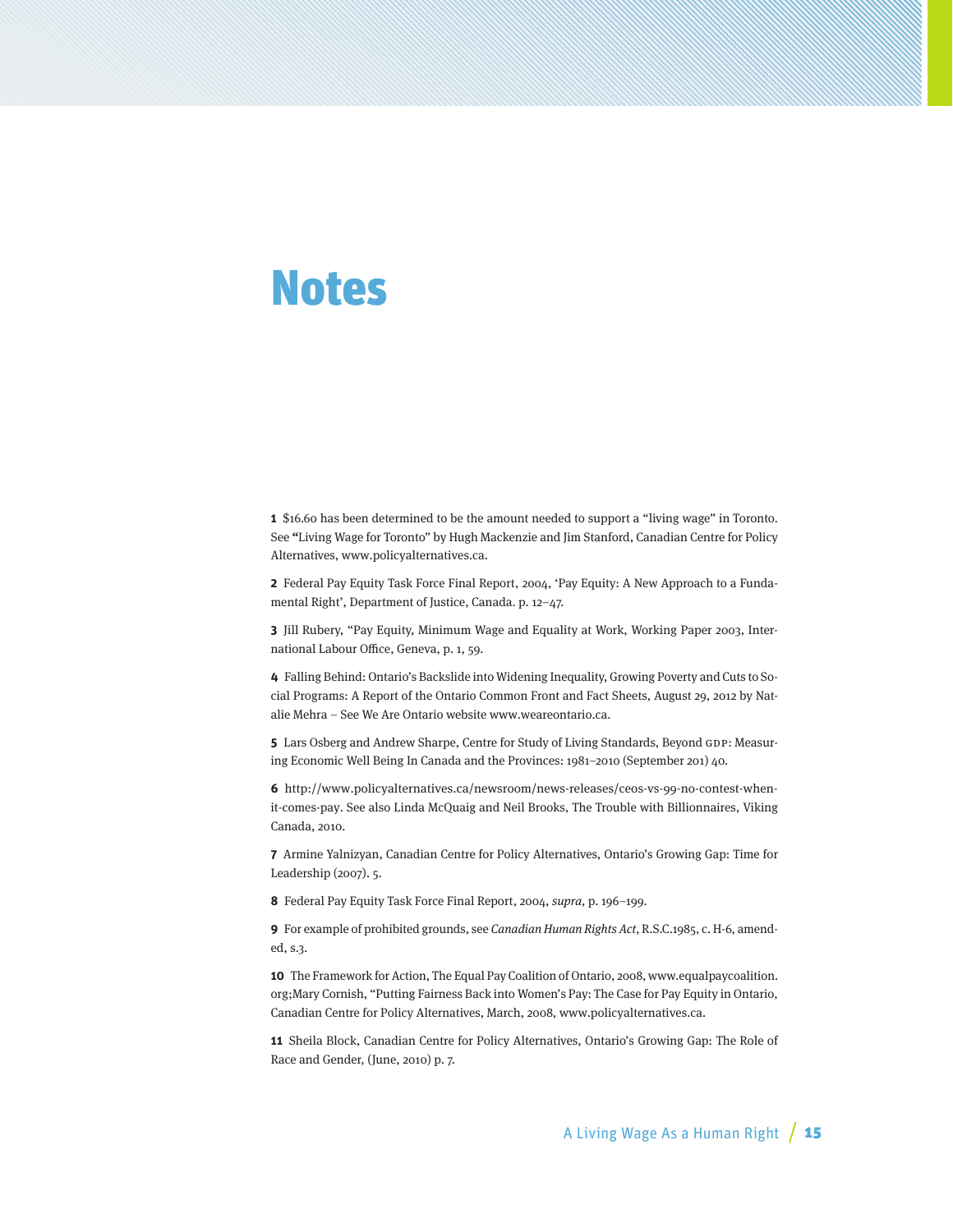**12** David Wilson and David MacDonald, The Income Gap Between Aboriginal Peoples and the Rest of Canada, April, 2010, Canadian Centre for Policy Alternatives, www.policyalternatives.ca.

**13** Colour of Poverty Campaign, Fact Sheet #6, Understanding the Racialization of Poverty, www. colour of poverty.ca, Sheila Block and Grace-Edward Galabuzzi, "Canada's Colour Coded Labour Market: the Gap for Racialized Workers", (Wellesley Institute and Canadian Centre for Policy Alternatives, 2011).

**14** Fay Faraday, Metcalf Foundation, "Made in Canada: How the Law Constructs Migrant Workers' Insecurity, September, 2012 p.1.

**15** The Framework for Action, The Equal Pay Coalition of Ontario, supra.

**16** Sheila Block, Ontario's Growing Gap, The Role of Race and Gender, supra, p. 3.

**17** The Framework for Action, The Equal Pay Coalition of Ontario, 2008, supra. and "Canada's Colour Coded Labour Market: the Gap for Racialized Workers", (Wellesley Institute and Canadian Centre for Policy Alternatives, 2011).

**18** Deborah Stienstra, The Intersection of Disability and Race/Ethnicity/Official Language/Religion, Canadian Centre On Disabiity Studies, University of Winnipeg, March, 2002.

**19** Fact Sheet on Minimum Wage, September, 2005, Perspectives on Labour and Income, Statistics Canada, p. 20.

**20** Mary Cornish, Fay Faraday, Elizabeth Shilton, "Canada's International and Domestic Human Rights Obligations to Ensure Pay Equity: Obligations to Design an Effective, Enforceable and Proactive Federal Pay Equity Law", 2002, unpublished research paper commissioned by the Federal Pay Equity Task Force.

**21** Equality at Work: The Continuing Challenge, Global Report, 2011 International Labour Conference, Geneva.

**22** For a discussion of international and domestic pay equity obligations see Chapter 2, Federal Pay Equity Task Force Final Report, 2004, supra.

**23** Ibid.

**24** See http://www.chrc-ccdp.ca/legislation\_policies/legislation-eng.aspx for description of federal human rights laws and the protected grounds. See http://www.ohrc.on.ca/en/ontariohuman-rights-code for description on Ontario laws. See http://laws-lois.justice.gc.ca/eng/Const/ page-15.htmlfor the text of the Canadian Charter of Rights and Freedoms.

**25** "Visible minorities are defined in Employment Equity Act "persons, other than aboriginal peoples, who are non-Caucasian in race or non-white in colour"

**26** For a discussion of the enforcement of employment through human rights see Mary Cornish, Fay Faraday and Jan Borowy, Securing Employment Equity By Enforcing Human Rights Laws, Chapter in forthcoming book, Employment Equity in Canada: 25 Years After the Abella Report, Agocs, C, Lynk, M and Craig, J (eds) Toronto: University of Toronto Press.

**27** Securing Employment Equity By Enforcing Human Rights Laws, supra, p. 1.

**28** SEIU Local 204 v. Attorney General of Ontario, (1997) O.R.(3d) 508.

**29** Cynthia J Crawford. and Leah F. Vosko (2006) "Conceptualizing Precarious Employment: Mapping Wage Work Across Social Location and Occupational Context" in Precarious Employment: Understanding Labour Market Insecurity in Canada. McGill –Queen's University Press: Montreal & Kingston and Mary Cornish, Closing the Global Gender Pay Gap, Securing Justice for Women's Work, Vol.29, Comp.Lab.Law Journal, 2007.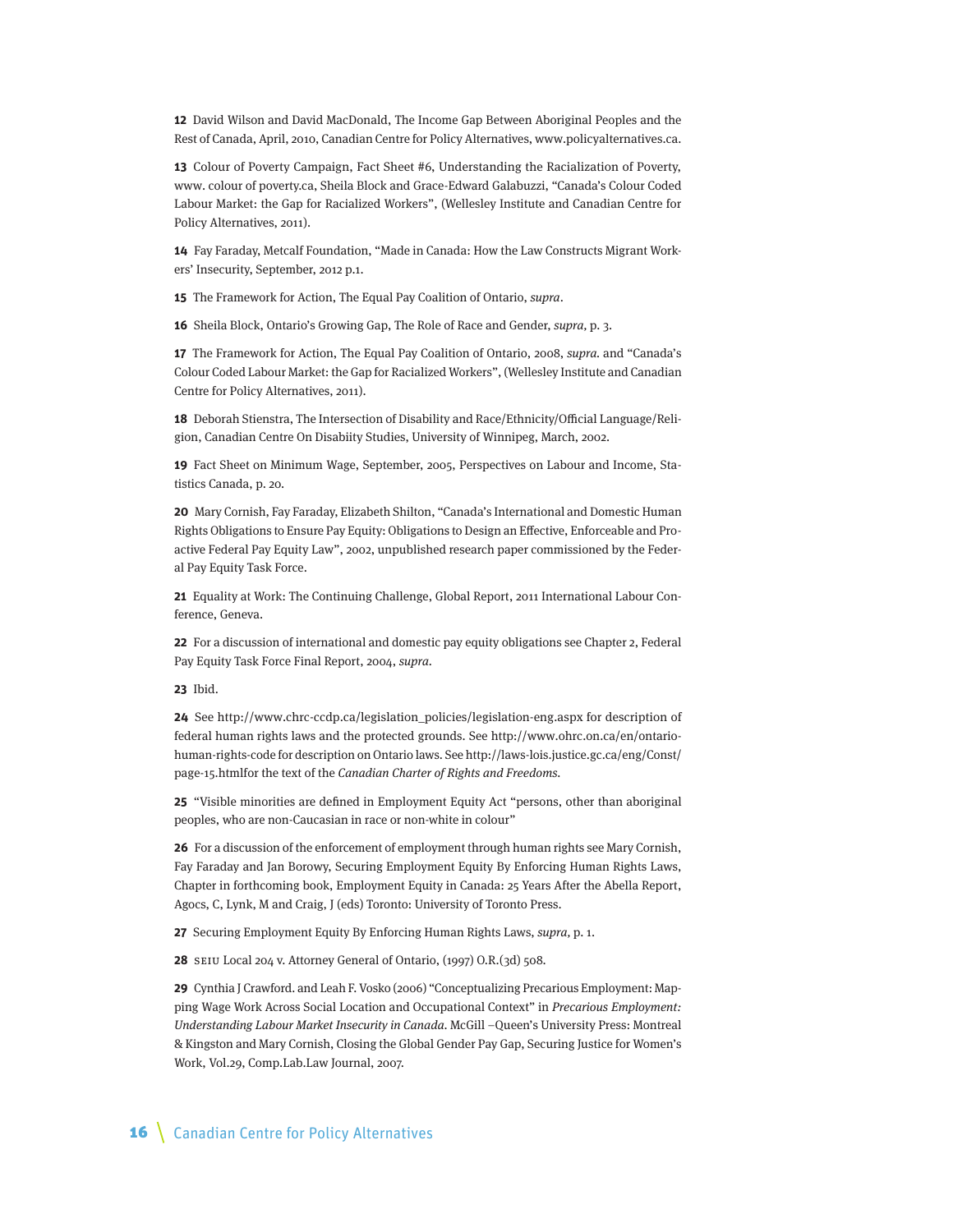**30** Equality at Work: The Continuing Challenge, supra.

**31** 2007 Toronto Dominion Bank Special Report, p. 8–9.

**32** Federal Pay Equity Task Force Final Report, 2004 , supra , p. 52–59. See also Mary Cornish, Fay Faraday, Elizabeth Shilton, "Canada's International and Domestic Human Rights Obligations to Ensure Pay Equity: Obligations to Design an Effective, Enforceable and Proactive Federal Pay Equity Law", supra.

**33** Mary Cornish, Fay Faraday and Jan Borowy, Securing Employment Equity By Enforcing Human Rights Laws, supra.

**34** See discussion of this in context of gender equality in Jill Rubery "Pay Equity, Minimum Wage and Equality at Work, supra, p. 60–61.

**35** Canadian Labour Congress, "The Union Advantage in Canadian Communities", August, 2012, http://www.canadianlabour.ca/national/news/clc-releases-study-union-advantage-unionizedworkers-earn-511-more-hour-non-union.

**36** The Framework for Action, The Equal Pay Coalition of Ontario, 2008, supra.

**37** The Ontario Equal Pay Coalition's FAIR plan is: **F—Funded—**meets the Government's obligation to use maximum available resources to enforce women's human right to pay equity. This includes 1) providing the necessary enforcement funding for the Pay Equity Commission and Tribunal and restoring the Pay Equity Legal Clinic to ensure all Ontario women are protected from pay discrimination; and 2) providing the funding to ensure employers of women providing Ontario's public services close the pay equity gaps in their workplaces; **A—Accountable—**sets out the steps in a comprehensive province-wide plan detailing implementation and monitoring responsibilities. This includes leveling the playing field for private sector employers by ensuring employers in all areas of the economy from retail to financial are required to play by the rules and pay fair; **I—Integrated—**addresses the need for complementary strategies which both raise women's pay that has been unfairly valued and also provide women with access to higher paying jobs. This means: 1) restoring Ontario's employment equity laws which require employers to provide equal opportunities to women and disadvantaged groups; 2) screening public policies and laws to make sure they are closing not widening the pay gap; 3) increase the minimum wage to a living wage as a pay equity down payment for women workers; **R—Real—**to set clear timeframes for closing the 29% pay gap, starting with a commitment to close the gap by 5 percentage points to 24% by 2015--the end of the upcoming legislative term.

**38** Putting Students First Act. Bill 115, 2012.

**39** See the Equal Pay Coalition, www. Equalpaycoalition.org. See also Colour of Poverty, colourof poverty.ca and Accessibility for Ontarians with Disabilities Act Alliance, www. aodaalliance.org.